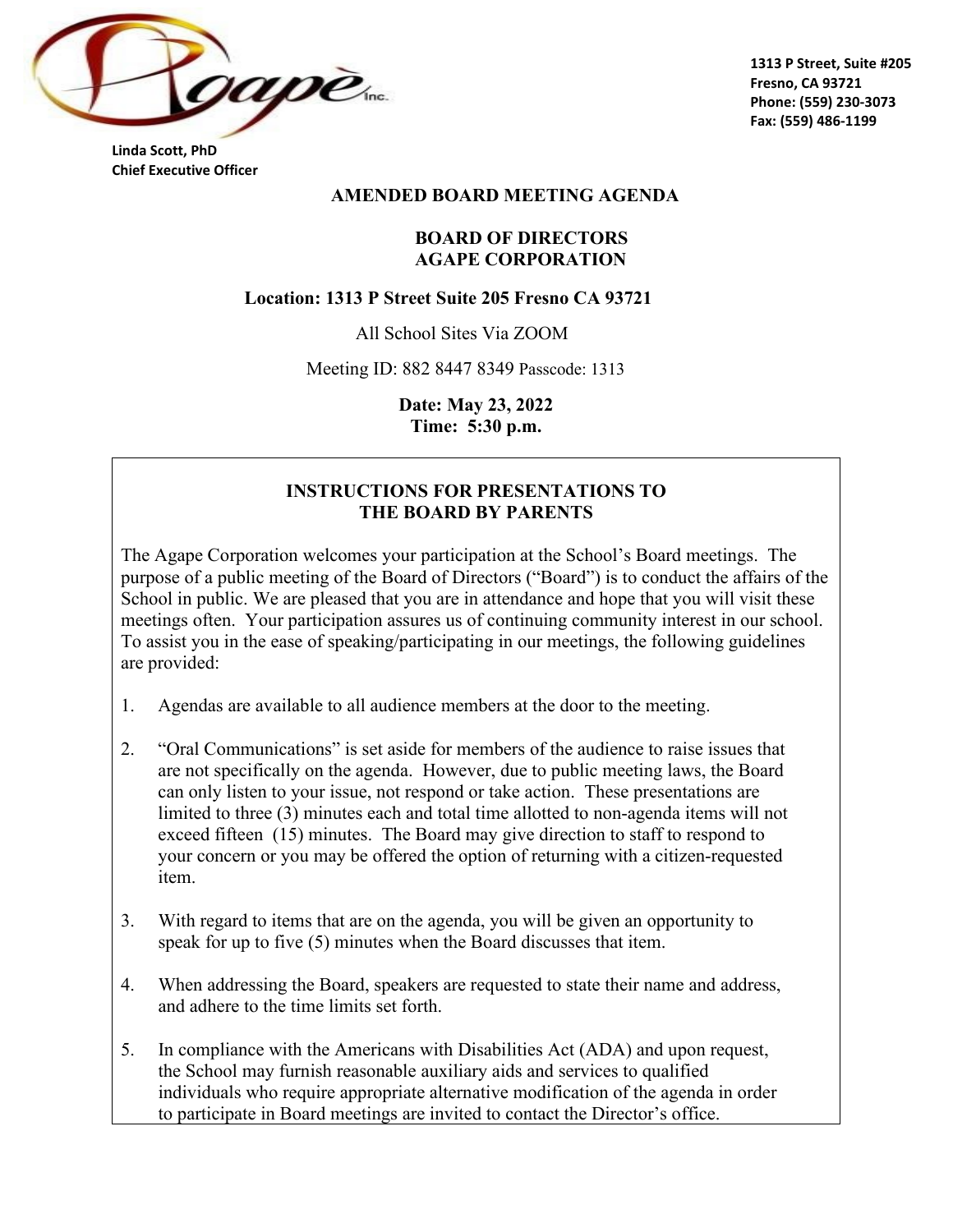

**Linda Scott, PhD Chief Executive Officer I. PRELIMINARY**

#### **A. CALL TO ORDER** Meeting was called to order by the Board Chair at

## **B. ROLL CALL**

|                                                                        | Present | Absent |
|------------------------------------------------------------------------|---------|--------|
| <b>Board of Directors</b>                                              |         |        |
| Everett Cowings Jr., President                                         |         |        |
| Christina Rodriguez, Secretary                                         |         |        |
| Gloreta Johnson, Treasurer                                             |         |        |
| <b>Members (Interim)</b><br>Christina Rodriguez, Parent Representative |         |        |
| <b>Staff</b>                                                           |         |        |
| Dr. Linda Scott, Chief Executive Officer<br>David Graves, Agape CPA    |         |        |

# **II. CONSENT AGENDA ITEMS**

All matters listed under the consent agenda are considered by the Board to be routine and will be approved/enacted by the Board in one motion in the form listed below. Unless specifically requested by a Board member for further discussion or removed from the agenda, there will be no discussion of these items prior to the Board votes on them. The director recommends approval of all consent agenda items.

**A.** Review April 25, 2022 Board Meeting minutes. Approval is recommended.

| It is recommended that the Board approve Consent Agenda Item A | Motion: Action: |       |
|----------------------------------------------------------------|-----------------|-------|
|                                                                | Second:         | Vote: |

## **III. COMMUNICATIONS**

**A.** ORAL COMMUNICATIONS – PUBLIC COMMENTS: Non-agenda items: no individual presentation shall be for more than five (5) minutes and the total time for this purpose shall not exceed fifteen (15) minutes. Ordinarily, Board members will not respond to presentations and no action can be taken. However, the Board may give direction to staff following a presentation.

### B. PUBLIC HEARING

**a.** LCAP Public Hearing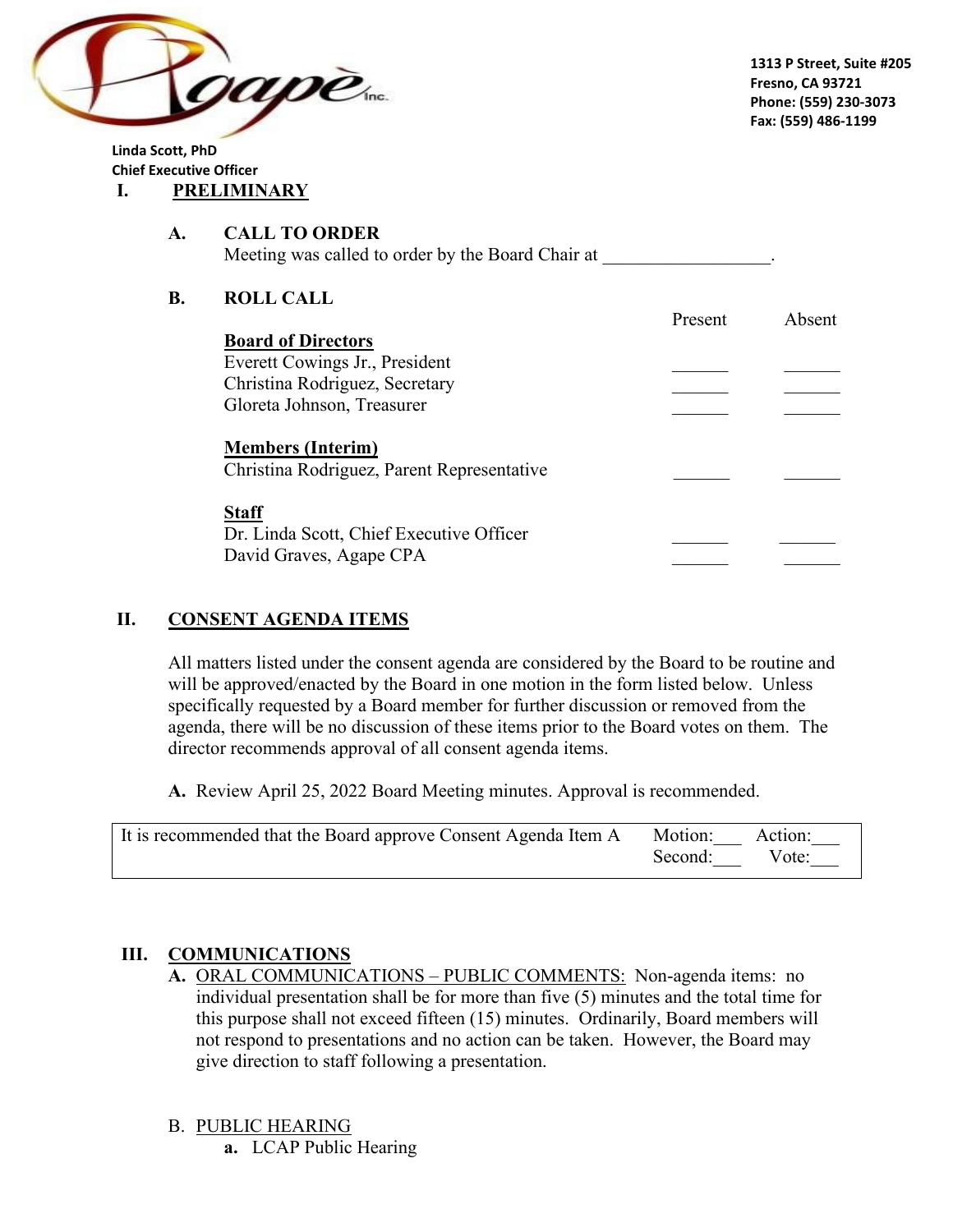

**Linda Scott, PhD Chief Executive Officer** 

## **IV. AGAPE UPDATE**

- ACBS Update
- Agape 900 Tax Return
- New Auditor Contract
- Agape-Ellis Financial report

## **V. CARTER G. WOODSON PROGRAMMING UPDATE**

- LCAP Staff Survey
- LCAP
- Board Data Review
- SB740
- SPSA
- Preliminary Budget

## **VI. W.E.B. DuBois PROGRAMMING UPDATE**

- LCAP Staff Survey
- LCAP
- Board Data Review
- SB740
- SPSA
- Preliminary Budget

### **VII. AGAPE ACTION ITEMS**

**A.** Review and Discuss to Agape 900 Tax Return. Approval is recommended.

| It is recommended that the Board approve Action Item A | Motion: Action: |  |
|--------------------------------------------------------|-----------------|--|
|                                                        | Second: Vote:   |  |

**B.** Review and Discuss New Auditor Contract. Approval is recommended.

| It is recommended that the Board approve Action Item B | Motion: Action: |       |
|--------------------------------------------------------|-----------------|-------|
|                                                        | Second:         | Vote: |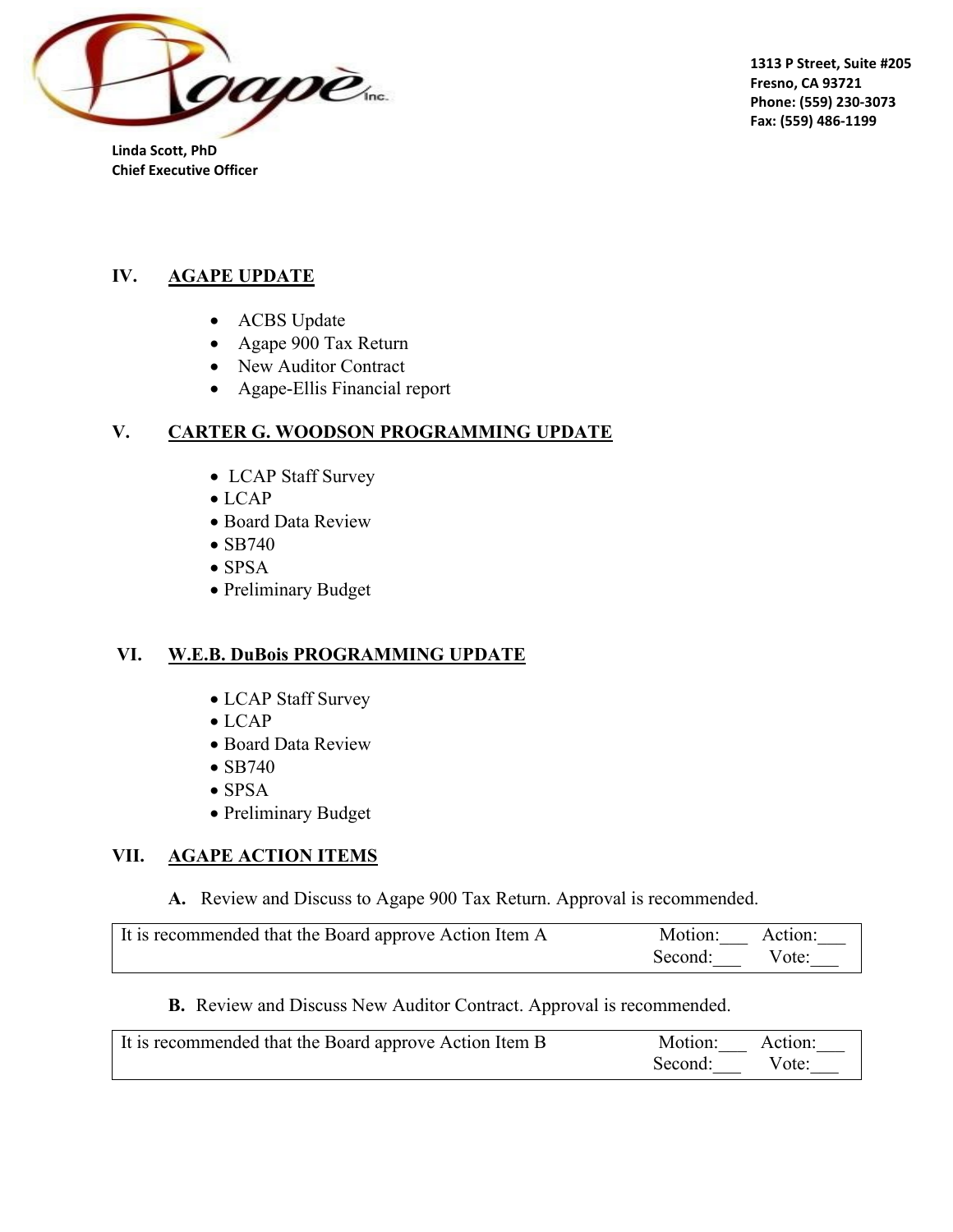

**Linda Scott, PhD Chief Executive Officer** 

**C.** Review and Discuss Agape-Ellis Financial report. Approval is recommended.

| It is recommended that the Board approve Action Item C | Motion: Action: |       |
|--------------------------------------------------------|-----------------|-------|
|                                                        | Second:         | Vote: |

**D.** Review and Discuss Date for Special Board Meeting for LCAP approval. Approval date is recommended.

| It is recommended that the Board approve Action Item D | Motion: Action: |  |
|--------------------------------------------------------|-----------------|--|
|                                                        | Second: Vote:   |  |

### **VIII. CARTER G. WOODSON ACTION ITEMS**

**A.** Review and Discuss LCAP staff Surveys. Approval is recommended.

| It is recommended that the Board approve Action Item A | Motion: Action: |       |
|--------------------------------------------------------|-----------------|-------|
|                                                        | Second:         | Vote: |

**B.** Review and Discuss LCAP. Approval is recommended.

| It is recommended that the Board approve Action Item B | Motion: Action: |  |
|--------------------------------------------------------|-----------------|--|
|                                                        | Second: Vote:   |  |

**C.** Review and Discuss Board Data Review. Approval is recommended.

| It is recommended that the Board approve Action Item C | Motion: Action: |  |
|--------------------------------------------------------|-----------------|--|
|                                                        | Second: Vote:   |  |

**D.** Review and Discuss SB740. Approval is recommended.

| It is recommended that the Board approve Action Item D | Motion: Action: |  |
|--------------------------------------------------------|-----------------|--|
|                                                        | Second: Vote:   |  |

**E.** Review and Discuss SPSA. Approval is recommended.

| It is recommended that the Board approve Action Item E | Motion: Action: |  |
|--------------------------------------------------------|-----------------|--|
|                                                        | Second: Vote:   |  |

**F.** Review and Discuss Preliminary Budget. Approval is recommended.

| It is recommended that the Board approve Action Item F | Motion: Action: |       |
|--------------------------------------------------------|-----------------|-------|
|                                                        | Second:         | Vote: |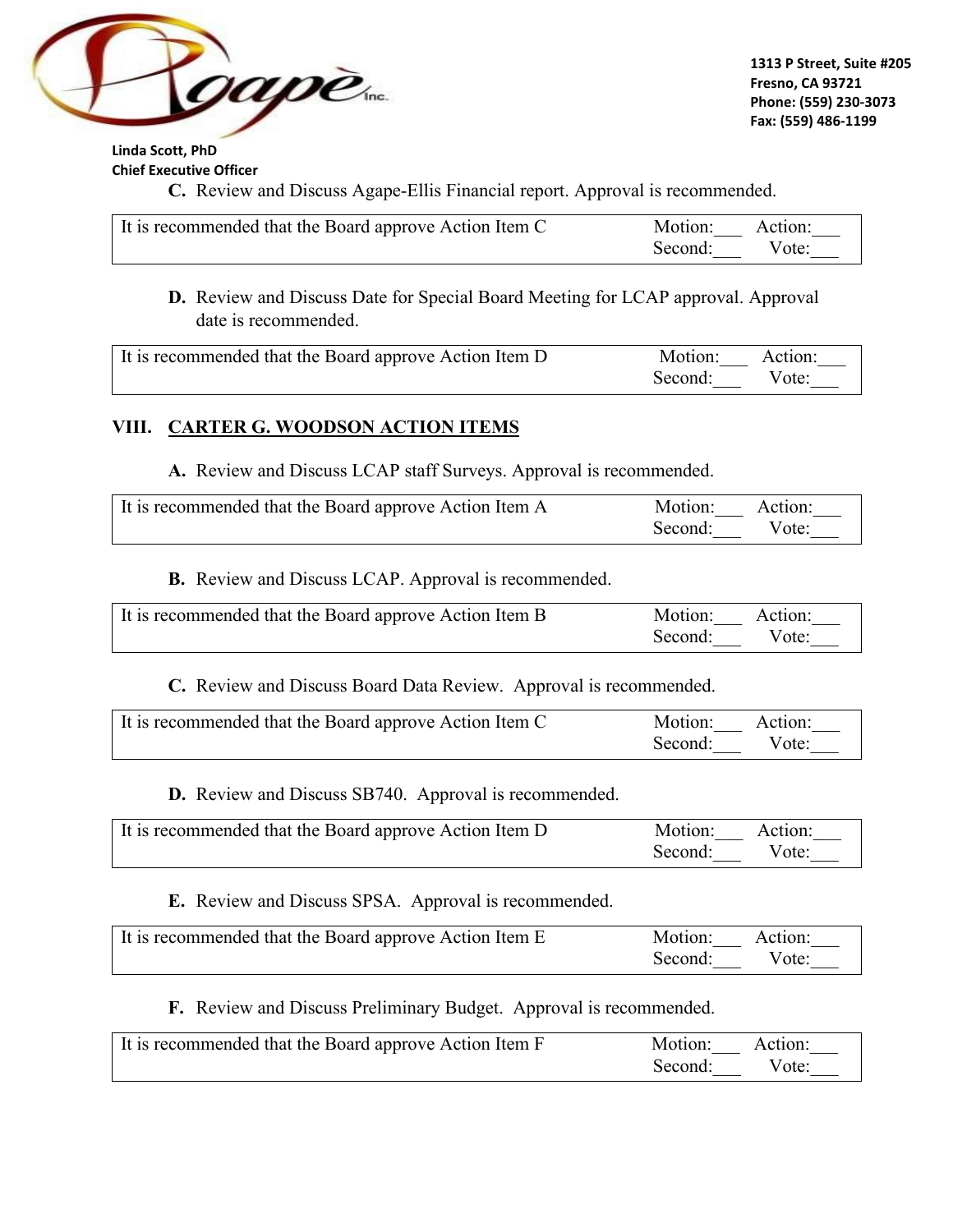

**Linda Scott, PhD Chief Executive Officer** 

**G.** Review and Discuss ESSER Reports. Approval is recommended.

| It is recommended that the Board approve Action Item G | Motion: Action: |       |
|--------------------------------------------------------|-----------------|-------|
|                                                        | Second:         | Vote: |

### **IX. W.E.B. DuBOIS ACTION ITEMS**

**A.** Review and Discuss LCAP staff Surveys. Approval is recommended.

| It is recommended that the Board approve Action Item A | Motion: Action: |       |
|--------------------------------------------------------|-----------------|-------|
|                                                        | Second:         | Vote: |

**B.** Review and Discuss LCAP. Approval is recommended.

| It is recommended that the Board approve Action Item B | Motion: Action: |  |
|--------------------------------------------------------|-----------------|--|
|                                                        | Second: Vote:   |  |

**C.** Review and Discuss Board Data Review. Approval is recommended.

| It is recommended that the Board approve Action Item C | Motion: Action: |  |
|--------------------------------------------------------|-----------------|--|
|                                                        | Second: Vote:   |  |

**D.** Review and Discuss SB740. Approval is recommended.

| It is recommended that the Board approve Action Item D | Motion: Action: |  |
|--------------------------------------------------------|-----------------|--|
|                                                        | Second: Vote:   |  |

**E.** Review and Discuss SPSA. Approval is recommended.

| It is recommended that the Board approve Action Item E | Motion: Action: |       |
|--------------------------------------------------------|-----------------|-------|
|                                                        | Second:         | Vote: |

**F.** Review and Discuss Preliminary Budget. Approval is recommended.

| It is recommended that the Board approve Action Item F | Motion: Action:  |
|--------------------------------------------------------|------------------|
|                                                        | Second:<br>Vote: |

**G.** Review and Discuss ESSER Reports. Approval is recommended.

| It is recommended that the Board approve Action Item G | Motion: Action: |  |
|--------------------------------------------------------|-----------------|--|
|                                                        | Second: Vote:   |  |

**The meeting will now convene to closed session to discuss the following matters described in Section VII.**